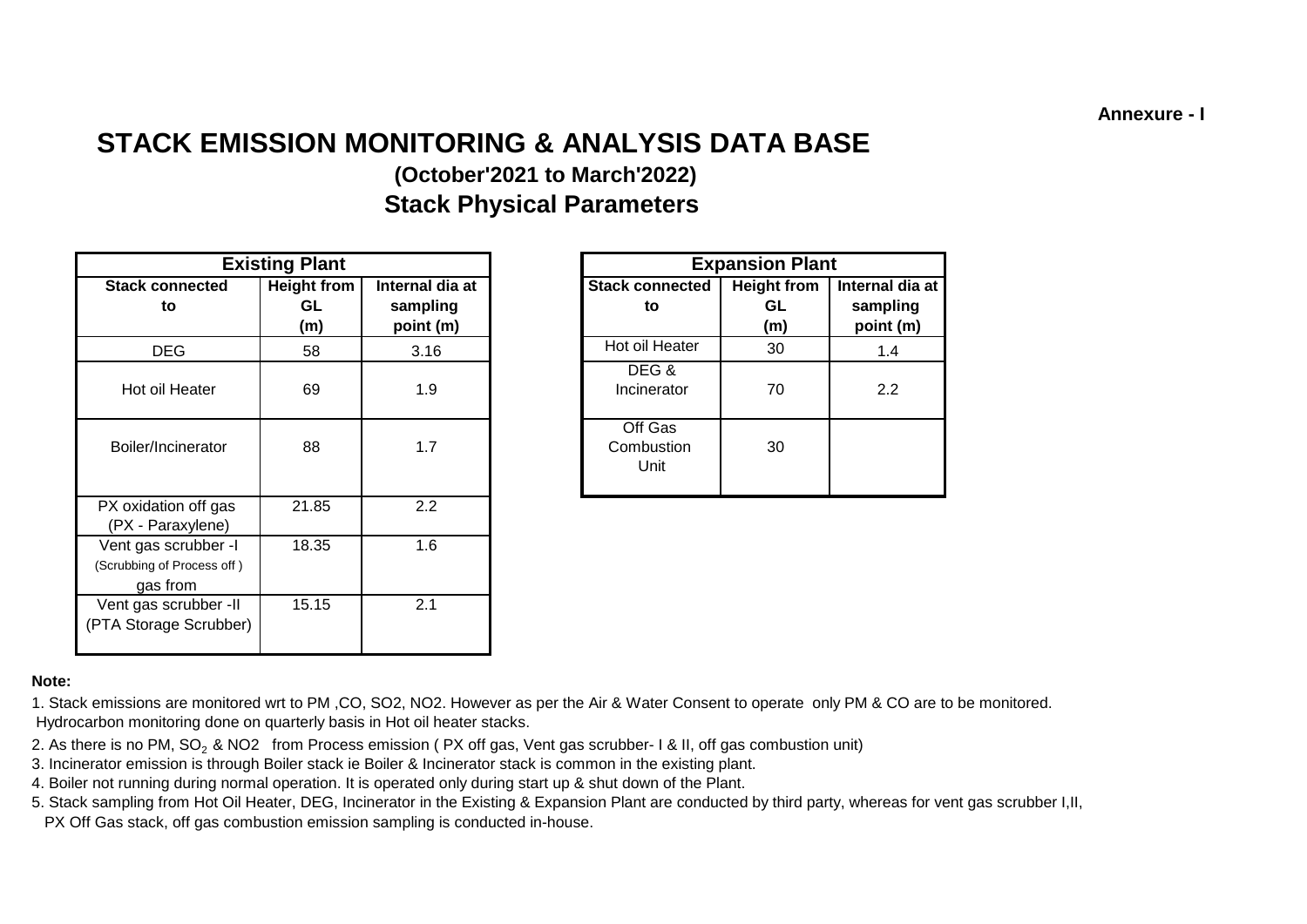## **ANALYSIS RESULTS**

#### **Month -October'2021**

|       | <b>Existing Plant</b>       |                   |            |       |                                |                        |                         | <b>Expansion Plant</b>          |                          |                              |
|-------|-----------------------------|-------------------|------------|-------|--------------------------------|------------------------|-------------------------|---------------------------------|--------------------------|------------------------------|
| S No. | <b>Parameter</b>            | Hot oil<br>heater | <b>DEG</b> |       | Incinerator   PX off gas Stack | Vent gas<br>scrubber-I | Vent gas<br>scrubber-II | <b>Hot Oil</b><br><b>Heater</b> | DEG &<br>Incinerat<br>or | Off Gas<br><b>Combustion</b> |
|       | PM (mg/Nm3)                 | 19.0              |            | stop' | 0.15                           | Not venting            | Stop                    | Not done                        | Standby                  |                              |
|       | CO ( %, v/v)                | 89.5              |            |       |                                |                        |                         |                                 |                          |                              |
|       | $SO2$ (mg/Nm3)              | 598.3             | stop**     |       |                                |                        |                         |                                 |                          |                              |
|       | $NO2$ (mg/NM <sup>3</sup> ) | 276.0             |            |       |                                |                        |                         |                                 |                          |                              |

# **ANALYSIS RESULTS**

| <b>Month - November'2021</b> |  |
|------------------------------|--|
| Evistina Blant               |  |

| <b>Existing Plant</b> |                  |                   |            |       |                              | <b>Expansion Plant</b> |                         |                          |                              |                              |  |
|-----------------------|------------------|-------------------|------------|-------|------------------------------|------------------------|-------------------------|--------------------------|------------------------------|------------------------------|--|
| S No.                 | <b>Parameter</b> | Hot oil<br>heater | <b>DEG</b> |       | Incinerator PX off gas Stack | Vent gas<br>scrubber-I | Vent gas<br>scrubber-II | <b>Hot Oil</b><br>Heater | DEG &<br>l Incinerat l<br>or | Off Gas<br><b>Combustion</b> |  |
|                       | PM (mg/Nm3)      | 86.8              |            |       |                              |                        |                         | 66.5                     |                              |                              |  |
|                       | CO ( %, v/v)     | 91.2              |            |       |                              |                        | 0.17                    |                          |                              | 69.4                         |  |
|                       | $SO2$ (mg/Nm3)   | 580.0             | stop**     | stop' |                              | Not venting            | Not venting             | 383.8                    | Standby                      |                              |  |
|                       | $NO2$ , (mg/Nm3  | 276.7             |            |       |                              |                        |                         | 168.7                    |                              |                              |  |

| <b>WBPCB SAMPLING:</b> |                  |                   | November'2021         |                    |                        |                      |
|------------------------|------------------|-------------------|-----------------------|--------------------|------------------------|----------------------|
|                        |                  |                   | <b>Existing Plant</b> |                    | <b>Expansion Plant</b> |                      |
| S No.                  | <b>Parameter</b> | Hot oil<br>heater | <b>DEG</b>            | <b>Incinerator</b> | <b>Hot Oil Heater</b>  | DEG &<br>Incinerator |
|                        | PM (mg/Nm3)      | 81.95             | stop**                | stop               | 63.80                  | stop                 |

|       | <b>Mav'2021</b>  |                                 | <b>Existing Plant</b> | <b>Expansion Plant</b> |                       |                             |
|-------|------------------|---------------------------------|-----------------------|------------------------|-----------------------|-----------------------------|
| S No. | <b>Parameter</b> | Hot oil<br><b>DEG</b><br>heater |                       | <b>Incinerator</b>     | <b>Hot Oil Heater</b> | DEG &<br><b>Incinerator</b> |
|       | NMHC (ppm)       | <1.0                            | stop**                | stop                   | <1.0                  | stop                        |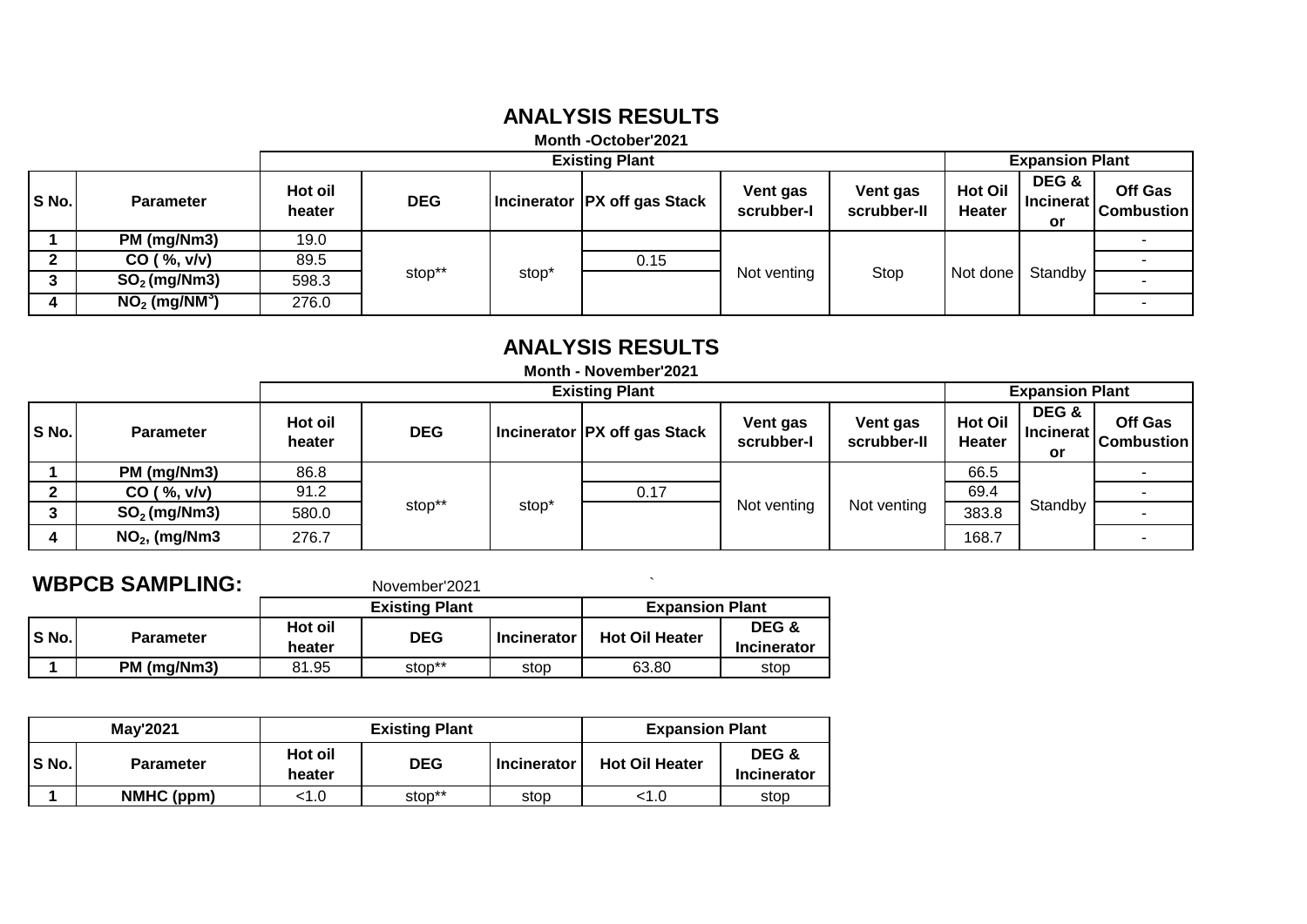# **ANALYSIS RESULTS**

#### **Month -December'2021**

|       |                  | <b>Existing Plant</b> |            |                   |                                |                        |                         |                                 | <b>Expansion Plant</b>              |                              |  |
|-------|------------------|-----------------------|------------|-------------------|--------------------------------|------------------------|-------------------------|---------------------------------|-------------------------------------|------------------------------|--|
| S No. | <b>Parameter</b> | Hot oil<br>heater     | <b>DEG</b> |                   | Incinerator   PX off gas Stack | Vent gas<br>scrubber-I | Vent gas<br>scrubber-II | <b>Hot Oil</b><br><b>Heater</b> | DEG &<br>l Incinerat l<br><b>or</b> | Off Gas<br><b>Combustion</b> |  |
|       | PM (mg/Nm3)      | 86.8                  |            | stop <sup>*</sup> |                                | Not venting            | Not venting             | 45.7                            | standby                             |                              |  |
|       | CO (ppm)         |                       |            |                   | 0.12                           |                        |                         | 86                              |                                     |                              |  |
|       | $SO2$ (mg/Nm3)   | 495.4                 | stop**     |                   |                                |                        |                         | 363.1                           |                                     |                              |  |
| 4     | $NO2$ , (mg/Nm3  | 216.6                 |            |                   |                                |                        |                         | 173.5                           |                                     |                              |  |

# **ANALYSIS RESULTS**

#### **Month - January'2022**

|       |                  | <b>Existing Plant</b> |            |      |                                  |                        |                         |                                 | <b>Expansion Plant</b>          |                              |  |
|-------|------------------|-----------------------|------------|------|----------------------------------|------------------------|-------------------------|---------------------------------|---------------------------------|------------------------------|--|
| S No. | <b>Parameter</b> | Hot oil<br>heater     | <b>DEG</b> |      | Incinerator   PX off gas Stack ' | Vent gas<br>scrubber-l | Vent gas<br>scrubber-II | <b>Hot Oil</b><br><b>Heater</b> | DEG &<br><b>Incinerat</b><br>or | Off Gas<br><b>Combustion</b> |  |
|       | PM (mg/Nm3)      | 30.3                  |            | stop |                                  |                        | Not venting             | 22.6                            | standby                         |                              |  |
|       | CO (ppm)         | 87.4                  |            |      | 0.13                             |                        |                         | 80.6                            |                                 |                              |  |
|       | $SO2$ (mg/Nm3)   | 456.8                 | stop**     |      |                                  | Not venting            |                         | 170.3                           |                                 |                              |  |
|       | $NO2$ , (mg/Nm3  | 218.5                 |            |      |                                  |                        |                         | 170.3                           |                                 |                              |  |

# **ANALYSIS RESULTS**

**Month - February'2022**

|       |                  |                   | <b>Existing Plant</b> |                   |                                |                        |                         | <b>Expansion Plant</b>          |                              |                              |
|-------|------------------|-------------------|-----------------------|-------------------|--------------------------------|------------------------|-------------------------|---------------------------------|------------------------------|------------------------------|
| S No. | <b>Parameter</b> | Hot oil<br>heater | <b>DEG</b>            |                   | Incinerator   PX off gas Stack | Vent gas<br>scrubber-I | Vent gas<br>scrubber-II | <b>Hot Oil</b><br><b>Heater</b> | DEG &<br>l Incinerat l<br>or | Off Gas<br><b>Combustion</b> |
|       | PM (mg/Nm3)      | 33.3              |                       | stop <sup>®</sup> |                                |                        |                         | 40.2                            | standby                      |                              |
|       | $CO$ (ppm)       | 76.2              |                       |                   | 0.14                           |                        | Not venting             | 90.6                            |                              |                              |
| ≏     | $SO2$ (mg/Nm3)   | 496.1             | stop**                |                   |                                | Not venting            |                         | 365.9                           |                              |                              |
|       | $NO2$ , (mg/Nm3  | 175.5             |                       |                   |                                |                        |                         | 126.4                           |                              |                              |

| February'2022 | <b>Existing Plant</b> | <b>Expansion Plant</b> |
|---------------|-----------------------|------------------------|
|               |                       |                        |